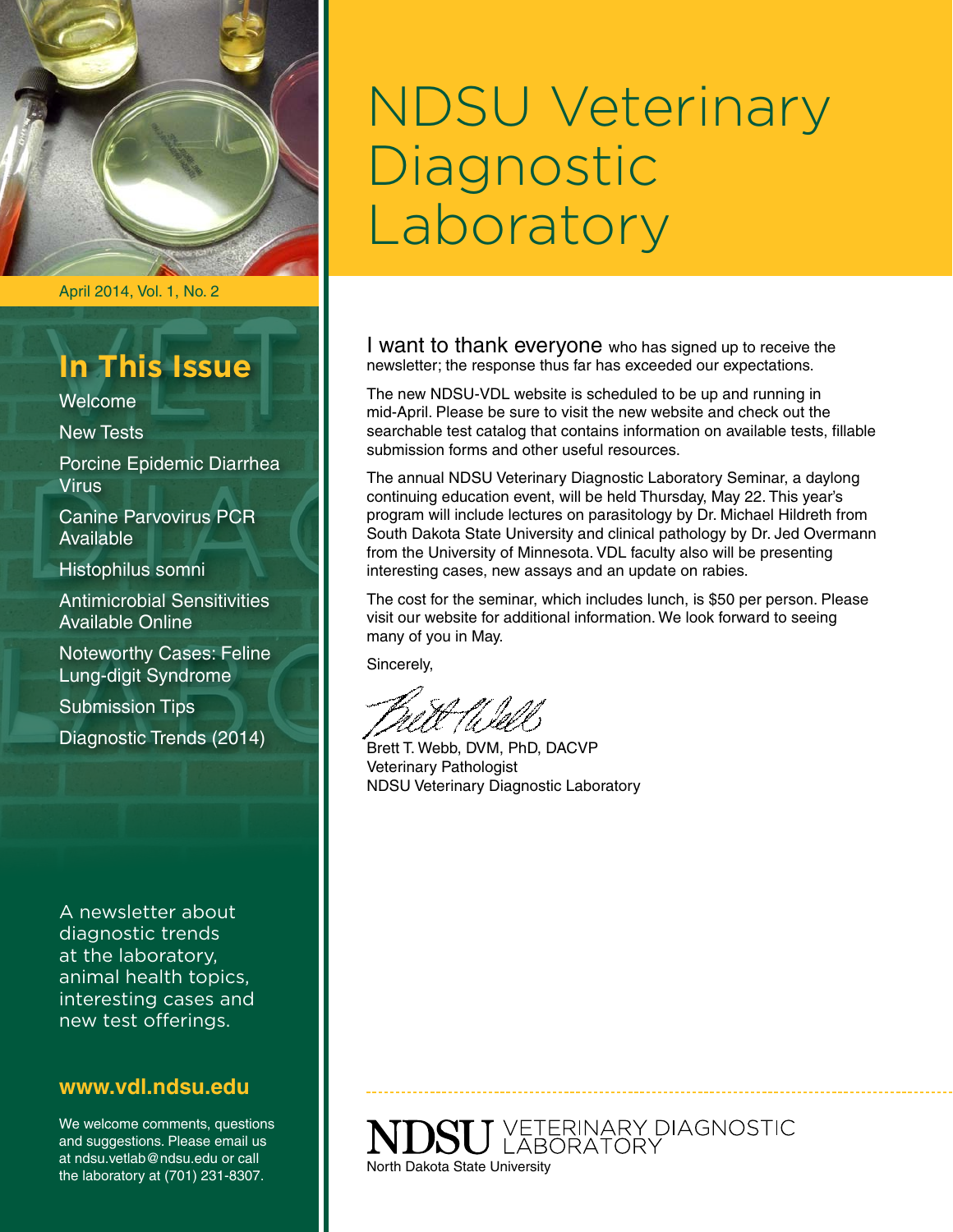### **New Tests**

| <b>New PCR Tests</b>                   | <b>Price</b> |
|----------------------------------------|--------------|
| Ovine progressive pneumonia (OPPV)     | \$35         |
| Malignant catarrhal fever (OHV-2)      | \$35         |
| Porcine epidemic diarrhea virus (PEDv) | \$40         |

### Porcine Epidemic Diarrhea Virus

The first North Dakota case of PEDv was diagnosed at the NDSU-VDL this spring in a group of 3- to 10-day-old diarrheic piglets from an eastern North Dakota farm. PEDv should be considered in all diarrheic piglets, even in cases of low morbidity and mortality. Since the first case, an additional case from a western Minnesota farm has been confirmed by the VDL.

Laboratory diagnosis of PEDv is achieved by a PCR assay that can be performed on feces or intestine. If you suspect PEDv, please submit at least 1 gram of feces for PCR testing. More information on PEDv can be found at www.ag.ndsu.edu/ansc/ extension-1/swine-extension/ndsu-swine-extension-information.

The North Dakota Board of Animal Health now requires a certificate of veterinary inspection with the following statement on all intrastate movements of swine; "The premises the swine are originating from has not had any signs or a diagnosis of Transmissible Gastroenteritis (TGE)

or Porcine Epidemic Diarrhea virus in the last 60 days."

#### More information can be found at

[www.nd.gov/ndda/disease/porcine-epidemic-diarrhea-virus-pedv.](http://www.nd.gov/ndda/disease/porcine-epidemic-diarrhea-virus-pedv)



### **Diagnostic** Laboratory Calendar

■ May 22, Annual NDSU-VDL Seminar (CE)

The diagnostic laboratory will be closed on the following holidays:

- April 18, Good Friday
- May 26, Memorial Day
- Uuly 4, Independence Day
- Sept. 1 Labor Day

### Canine Parvovirus PCR Available

The laboratory received a report of a dog with clinical signs of canine parvovirus infection that twice tested negative for parvovirus by an ELISA (snap test) performed in the clinic. However, when tested at the VDL using PCR, the sample was positive.

Although the commonly used enzyme immunoassay "snap" tests reportedly detect all variants of CPV-2 a, b, c and feline panleukopenia, and thus have excellent specificity, the sensitivity of the tests have been shown to be significantly lower than PCR. Therefore, animals shedding low levels of parvovirus in feces may be negative by ELISA but positive by PCR.

Due to the low sensitivity of ELISA tests, PCR is a better testing method for parvovirus in animals that have clinical signs of enteritis but are negative by ELISA tests. The cost of the assay is \$45. Please submit at least 1 gram of feces.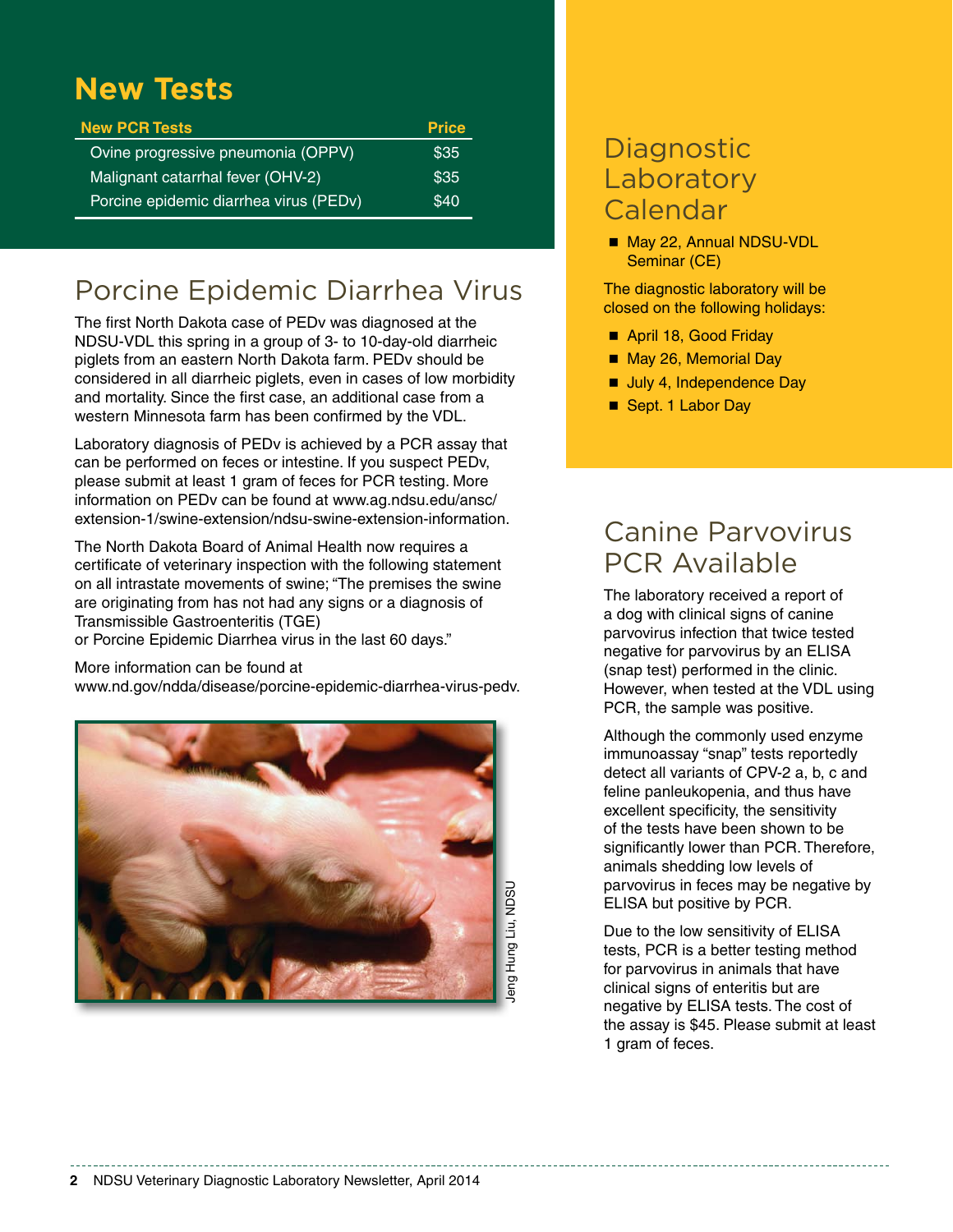## **Histophilus somni**

Neil W. Dyer, D.V.M., M.S., Diplomate ACVP Director, NDSU Veterinary Diagnostic Laboratory

Recent laboratory records indicate that Histophilus somni infections have been diagnosed in North Dakota cattle with increased frequency in 2012 and 2013.Cases occur every month of the year, but they are reported more frequently in the late fall and winter.

Typically, histophilosis presents as encephalitis/ vasculitis, myocarditis and/or pneumonia. While all three lesions can be found in the same animal at the same time, they more commonly occur as a single syndrome in each case. Recovery of H. somni from joint infections, uterine infections, eye infections and cases of abortion and mastitis have been reported as well.

Of 54 confirmed cases (culture and lesions) in 2012-13, 37 were bronchopneumonia, seven were encephalitis (and a subset of four of these were encephalitis with myocarditis), one myocarditis only, one myocarditis with pneumonia, two septicemias and two pneumonia/ myocarditis/encephalitis cases.

In respiratory cases, H. somni is often recovered from affected lungs along with Mannheimia hemolytica, Bibersteinia trehalosi, Trueperella pyogenes and Pasteurella multocida or BVDV, BRSV and IBRV. However, in only two of the 54 cases was a virus identified along with H. somni. Polymerase chain reaction (PCR) testing was positive for BVDV on heart tissue from an H. somni myocarditis case and PCR was BRSV positive on lung tissue from an H. somni pneumonia case.

Under normal conditions, the bacteria can be found in the reproductive and urinary tracts of normal bulls and cows. The animals shed the organism in urine or reproductive discharges and contaminate the environment.

Clinical histories associated with histophilosis most often reveal that affected animals are feedlot cattle in the 500- to 1,000-pound range. Affected animals have often already been immunized with a product designed to protect against H. somni infection as well as multivalent viral products. It was common for the cattle to have been treated with multiple antibiotics.

Most cases were sensitive to nearly all antibiotics in the laboratory's large animal sensitivity panel. If resistance did appear in these cases, it was most often to neomycin or neomycin/sulphadimethoxine. Several isolates were resistant to clindamycin and gentamicin as well. Finally, a few (seven cases) were resistant to multiple antibiotics, including tetracycline, tilmicosin, tylosin and tulathromycin. No correlation was found between multidrug resistance and lesion type.



**Figure 1: Myocardial lesions of histophilosis. Cross sections of left ventricle through the papillary muscle and apex are affected by multifocal to coalescing areas of necrotizing myocarditis (arrows). Two regionally extensive infarcts are also present. (Brett Webb, NDSU)**

Diagnosis of histophilosis is achieved through culture of the organism and observation of the lesion. In cases of encephalitis and myocarditis, the lesion is distinctive enough to suspect the presence of H. somni even if the organism is not recovered. Occasionally, sections of bovine heart show multifocal areas of scarring, which suggest an animal has survived an acute H. somni infection. Pneumonia cases are more equivocal due to the fact that they often involve mixed pathogens. Isolation of H. somni in the laboratory typically requires incubation at 5 percent CO2. Recovery of the organism can be hindered if the animal was treated with antibiotics. The routine bovine respiratory panel conducted at the VDL includes tests that look for H. somni.

### Antimicrobial Sensitivities Available Online

Antimicrobial sensitivities now are viewable online. To view the antimicrobial sensitivity, log into your account and select the case/culture of interest.

If you do not view test results online and are interested in doing so, please visit the [website,](http://www.vdl.ndsu.edu) click "sign in" and sign up for an account.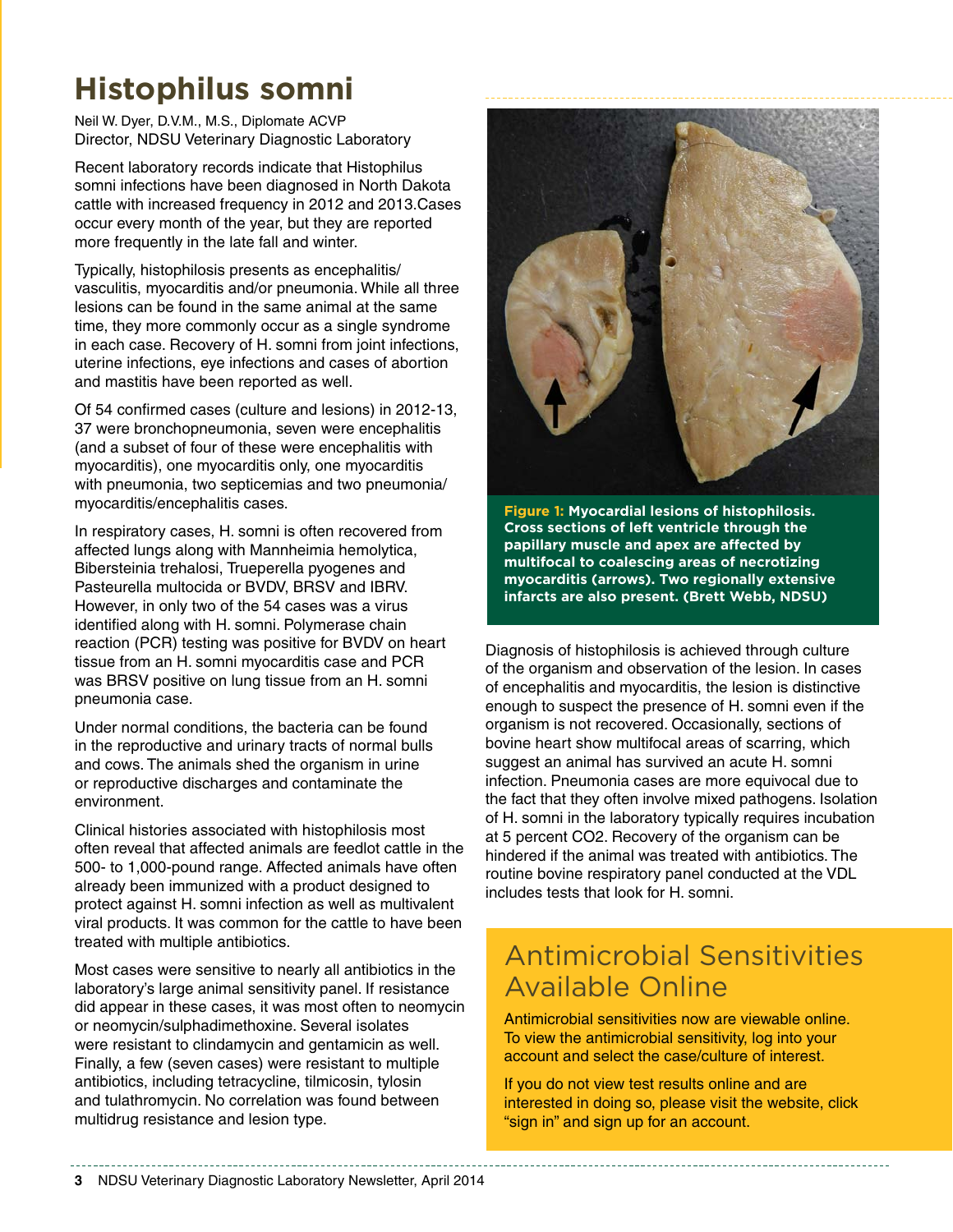

**Figure 2. Histologic section of digital tumor showing cilia on the apical surface of neoplastic cells. (Teresa Newell, NDSU)**



**Figure 3. Multiple digital masses present on the forepaws. (Brett Webb, NDSU)**



**Figure 4. Thoracic radiograph showing multiple pulmonary masses in the caudal lung lobes. (Radiograph courtesy of Dr. Kevin Dill, Animal Health Clinic, Fargo)**

### **Noteworthy cases**

#### **Feline Lung-digit Syndrome**

Teresa. K. Newell, D.V.M., Ph.D., Diplomate ACVP Pathologist, NDSU Veterinary Diagnostic Laboratory

Biopsy specimens were submitted from a swollen, painful digit and a subcutaneous mass from a 4-year, 4-monthold DSH cat. An aspirate from a second subcutaneous cystic mass also was submitted for cytology.

Digital and thoracic biopsies were histologically similar, containing foci of invasive anaplastic adenocarcinoma with frequent and abnormal mitoses, and occasional cilialike projections on the apical surface of epithelial cells (Figure 2). Cytology suggested the cyst to be a similar neoplastic process. Metastatic pulmonary adenocarcinoma, or feline "lung-digit" syndrome, was suspected based on these findings.

Feline lung-digit syndrome describes an unusual pattern of metastasis seen with some highly aggressive primary lung tumors, particularly bronchial and bronchoalveolar adenocarcinomas. Tumor metastases are thought to derive from direct arterial embolization from the primary tumor and are found at atypical sites, most notably the digits. Other common sites include the skin, skeletal muscle, eye, bone and visceral organs. The primary lung tumor often is not clinically evident at the time of presentation for metastatic disease; hence, diagnosis is challenging.

Radiographic evidence of bony lysis of the distal phalanx elevates suspicion for lung-digit disease, and thoracic radiographs are warranted prior to any surgery due to the rapid progression and the poor prognosis for this disease. Mean survival time averages only 58 days after presentation.

Multiple new subcutaneous and digital tumor foci were reported in this case within days after presentation (Figure 3). Thoracic radiographs then were taken and showed multiple pulmonary masses (Figure 4). The animal was euthanized due to widespread metastatic disease 43 days post-biopsy.

In addition to digital lesions, metastatic foci were widespread within skeletal muscle; the subcutis, including one eyelid and the lip; both kidneys; the spleen; intestine (sclerosing mural/serosal lesions); lymph nodes; and meninges.

This represents the third case of feline metastatic pulmonary adenocarcinoma diagnosed by VDL pathologists in the past year. This case was unusual in that affected animals are typically geriatric (mean age 12 years).